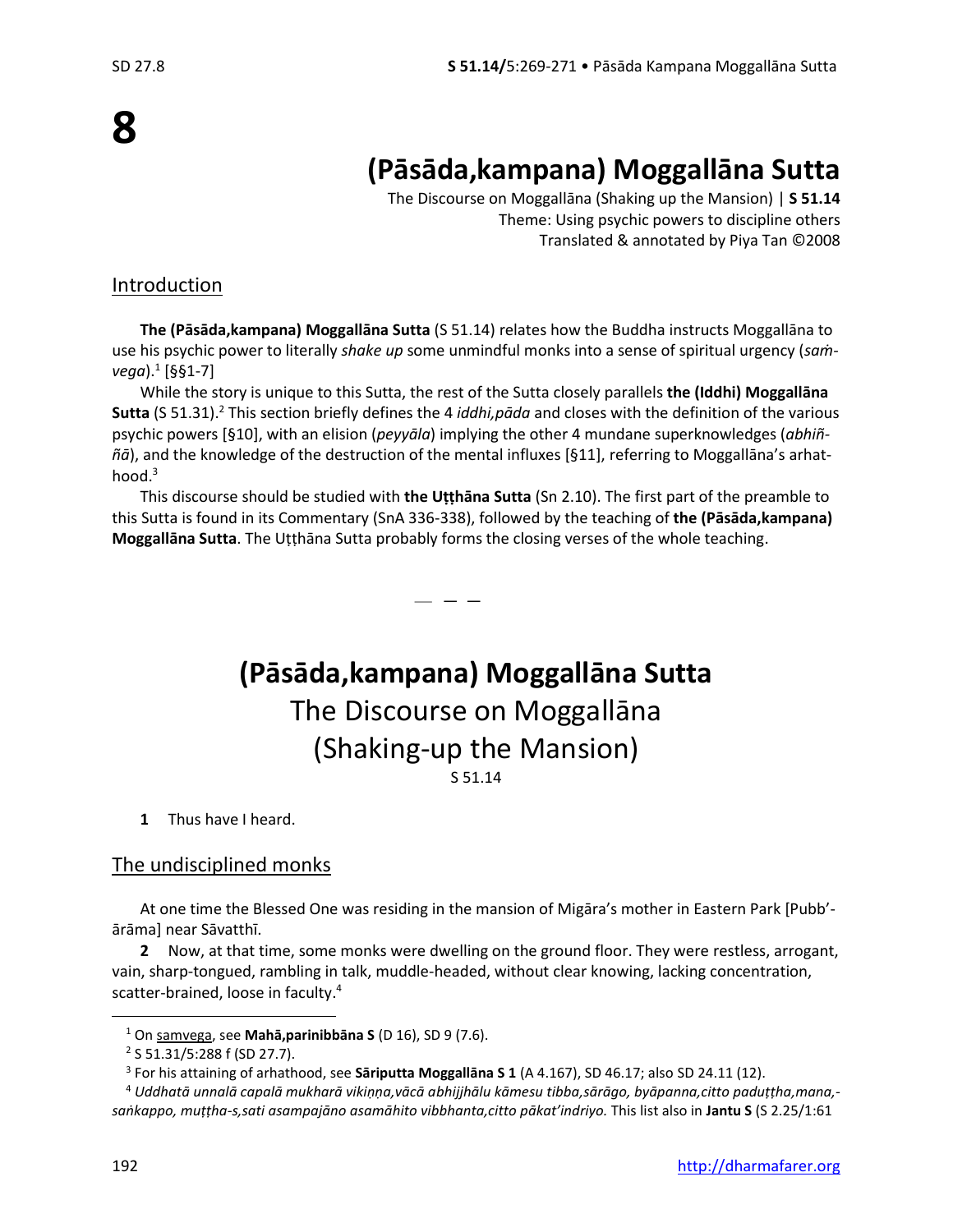## Moggallāna's psychic powers

**3** Then, the Blessed One addressed the venerable Mahā Moggallāna,

"Moggallāna, these fellow brahmacharis dwelling on the ground floor **[270]** of the mansion of Migāra's mother are *restless, arrogant, vain, sharp-tongued, rambling in talk, muddle-headed, without clear knowing, lacking concentration, scatter-brained, loose in faculty*.

3.2 Go, Moggallāna, inspire these monks with a sense of urgency!"

"Yes, bhante," the elder Mahā Moggallāna replied to the Blessed One.

Then, he performed an act of psychic wonder, so that with his big toe, he caused the mansion of Migāra's mother to shake, quake and tremble.<sup>5</sup>

#### The monks shaken up

**4** Then, those monks, shocked and terrified, stood at one side and said,

"It's terrible indeed, sirs! It's amazing indeed, sirs!

There is no wind, and this mansion of Migāra's mother has a deep foundation, well-founded, unshakable, immovable. Yet, it shook, quaked and trembled!"

**5** Then, the Blessed One approached the monks and said this to them:

"Bhikshus, why are you standing at one side, shocked and terrified?'

"*It's terrible indeed, bhante! It's amazing indeed, bhante!*

*There is no wind, and this mansion of Migāra's mother has a deep foundation, well-founded, unshakable, immovable. Yet, it shook, quaked and trembled!*"

**6** "Bhikshus, the mansion of Migāra's mother was made to shake, quake and tremble by the monk Moggallāna with his big toe, out of his desire to arouse a sense of urgency in you.

What do you think, bhikshus, by having cultivated, having developed what things has the monk Moggallāna become so powerful, so mighty?"

"Bhante, our teachings are rooted in the Blessed One, guided by the Blessed One, have the Blessed One as refuge. It would be good indeed if the Blessed One were to explain its meaning.<sup>6</sup> Having heard the Blessed One, the monks would remember it."<sup>7</sup> **[271]**

**7** "Then, listen, bhikshus, pay close attention to it, I will speak."

f), where its Comy explains as follows: "**restless**" (*uddhatā*) means of a restless temperament due to perceiving unallowable as allowable, what is blameworthy as blameless (in accordance with the Vinaya), and conversely; "**arrogant**" (*unnaḷā*) means puffed up with empty conceit like a fat reed; "**vain**" (*capalā*) means vain on account of robes, bowl, adornment, etc; "**sharp-tongued**" (*mukharā*) means rough in speech; "**rambling in talk**" (*vikiṇṇa,vācā*) means unrestrained in speech, rambling aimlessly all day; "**muddle-headed**" (*muṭṭha-s,satino*) means bereft of mindfulness, without mindfulness, forgetting what has been done right here; "**without clear knowing**" (*asampajānā*) means lacking in wisdom; "**lacking concentration**" (*asamāhitā*) means lacking access and full concentration, like a ship caught in strong currents*;* "**scatter-brained**" (*vibbhanta,cittā;* Comy *vibbhanta,cittā*) means with wandering minds, like foolish deer caught in the path; "**loose in faculty**" (*pākat'indriyā*) means with open faculties due to nonrestraint like when they were still laymen. (SA 3:257 = 1:115)

<sup>5</sup> Comy says that he entered into the water-kasina meditation, emerged, and determined that the ground on which the mansion stood should become water. Then he rose into the air and struck it with his toe (SA 3:257). Majjhima Comy, however, says that Moggallāna cultivated the water-kasiṇa and then resolved, "Let the foundations of the palace be like water!" (MA 2:304,3-10): see **Cūḷa Taṇhā,saṅkhaya S** (M 37,14), SD 54.8.

<sup>6</sup> On this line, see SD 54.3e (2.1.3.2).

<sup>7</sup> *Bhagavam,mlakā no bhante dhammā, bhagava nettikā, bhagava paisaraā. Sādhu vata bhante bhagavata-'eva paibhātu etassa bhāsitassa attho.Bhagavato sutvā bhkikkh dhāressantī ti*. This is stock (M 1:309 f, 317, 465, 3:115; S 2:80 f; A 1:199, 4:158, 351, 5:355).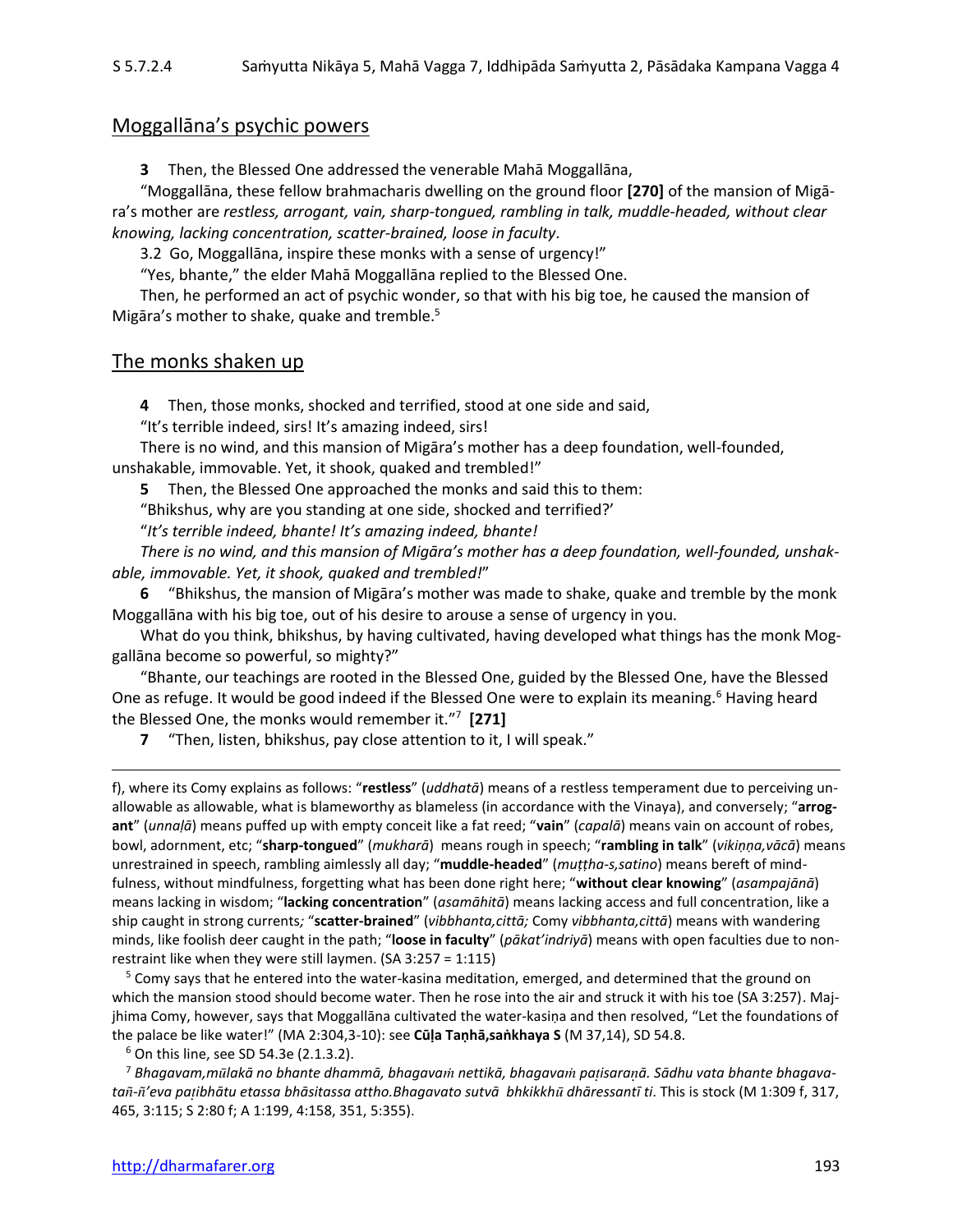"Yes, bhante!" the monks answered the Blessed One in assent.

#### The 4 paths of spiritual power

The Blessed One said this:<sup>8</sup>

**8** "Here, bhikshus, the monk Moggallāna has cultivated **the basis of success** [the path to spiritual power] *endowed with concentration gained through desire [will to act]* (*chanda*) *and through striving.*

He has cultivated the basis of success *endowed with concentration gained through energy* (*vīriya*) *and through striving*. 9

He has cultivated the basis of success *endowed with concentration gained through the mind* (*citta*) *and through striving.*

He has cultivated the basis of success *endowed with concentration gained through mental investigation* (*vīmaṁsā*) *and through striving.*

(1) ENTHUSIASM-BASED CONCENTRATION. Here, bhikshus, the monk Mogallāna has cultivated the basis of success *endowed with concentration gained through desire*<sup>10</sup> (*chanda*) *and through striving*, thinking,

'Thus my **desire** will be neither too slack nor too tense, and it will neither be constricted internally nor distracted externally.'

And he is one who dwells perceiving what is after and what is before, thus:

'As before, so after; as after, so before. As below, so above; as above, so below. As by day, so at night; as at night, so by day.'

Thus with a mind that is open and unshrouded, he cultivates a mind filled with light.<sup>11</sup>

 (2) ENERGY-BASED CONCENTRATION. He has cultivated the basis of success *endowed with concentration gained through energy* (*vīriya*) *and through striving*, thinking,

'Thus my **energy** will be neither too slack nor too tense, and it will neither be constricted internally nor distracted externally.'

And he is one who dwells perceiving what is after and what is before, thus:

'As before, so after; as after, so before. As below, so above; as above, so below. As by day, so at night; as at night, so by day.'

Thus with a mind that is open and unshrouded, he cultivates a mind filled with light.

<sup>8</sup> Here, instead of the abridged passage, I have listed §8.1 as the summary of the 4 *iddhi,pāda,* followed by the full statement [§§8(1)-(4)] to the end as listed in **the (Iddhi) Moggallāna S** (S 51.31/5:288 f), SD 27.7.

<sup>9</sup> *Chanda,samādhi,padhāna,saṅkhāra,samannāgataṁ:* see SD 27.7 Intro.

 $10$  Here, it has a neutral, even positive, sense; alt tr: "will to act; enthusiasm."

<sup>11</sup> Here, "a mind filled with light" (*sappabhāsaṁ cittaṁ*), clearly refers to the attaining of dhyana. This para is stock: *Pacchā,pure,saññī ca viharati – yathā pure tathā pacchā, yathā pacchā tathā pure; yathā adho tathā uddhaṁ, yathā uddhaṁ tathā adho; yathā divā tathā rattiṁ, yathā rattiṁ tathā divā. Iti vivaṭena cetasā apariyonaddhena sappabhāsaṁ cittaṁ bhāveti:* **Pubba S** (S 51.11/5:263 ī2), **Maha-p,phala S** ( S 51.12/5:267 f), **(Iddhi,pāda) Vibhaṅga S** (S 51.20/5:277 ī2, 278), **Magga S** (S 51.21/5:281), **(Iddhi) Moggallāna S** (S 51.31/5:288 ī4), **Tathāgata S** (S 51.32/- 5:289 ī2). Simply, "as before, so after," refers to evenness and thoroughness of practice, while "as above, so below," refers to meditation on the 31 body-parts. On the meaning of terms here, see **(Iddhi,pāda) Vibhaṅga S** (S 51.20/- 5:277) = SD 28.14. Cf *Idh'āvuso, bhikkhu āloka,saññaṁ manasi karoti, divā,saññaṁ adhiṭṭhāti yathā divā tathā rattiṁ, yathā rattiṁ tathā divā. Iti vivaṭena cetasā apariyonaddhena sappabhāsaṁ cittaṁ bhāveti*: **Saṅgīti S** (D 33,1.- 11(5)/3:223, where it is one of the 4 cultivations of concentration, *samādhi bhāvanā*); **Samādhi Bhāvanā S** (A 4.44/- 2:44), SD 24.1, for context of the meditation; **(Anussati-ṭ,ṭhāna) Udāyi S** (A 6.29/3:322, SD 24.8. Cf Pm 1:114.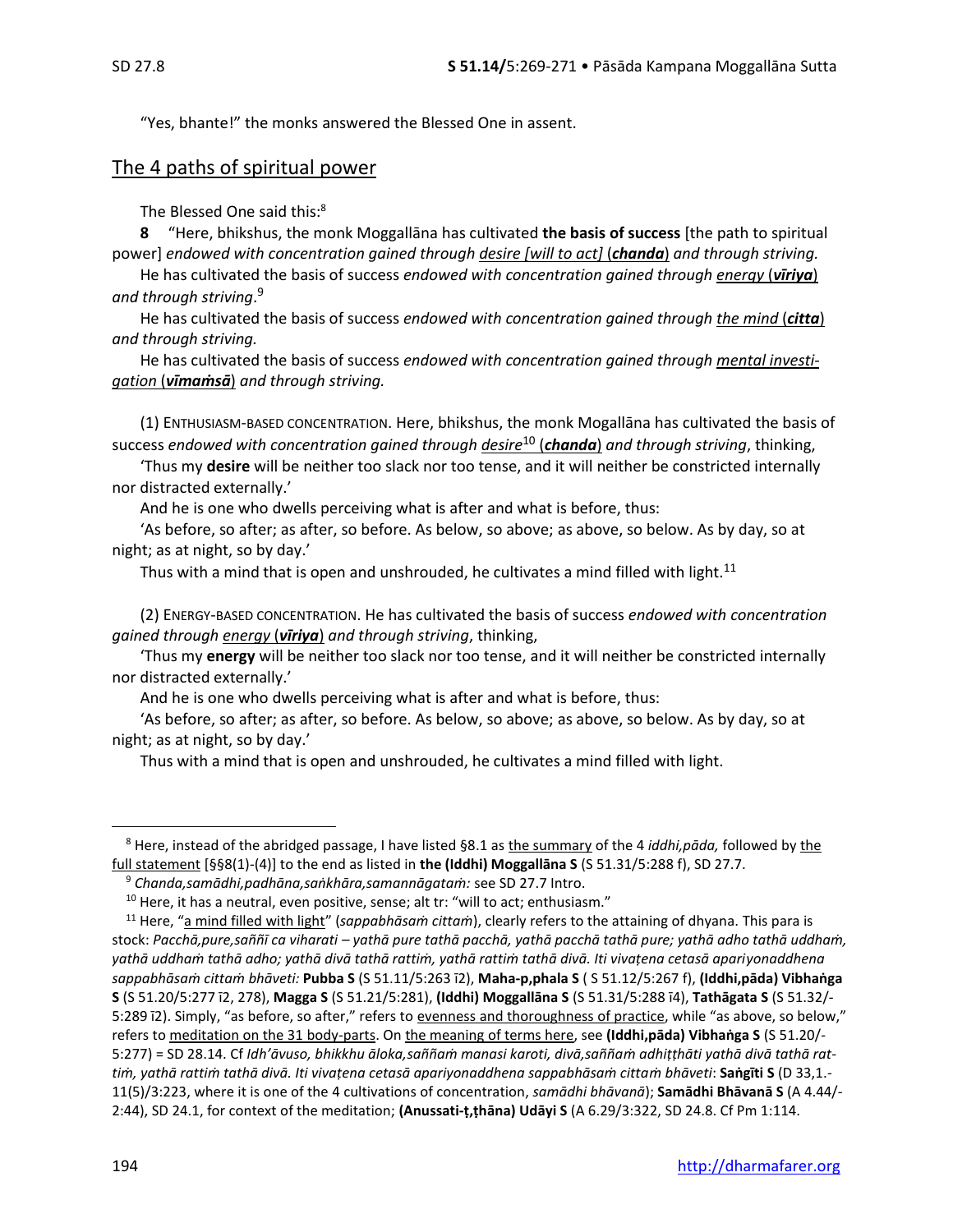(3) MIND-BASED CONCENTRATION. He has cultivated the basis of success *endowed with concentration gained through the mind* (*citta*) *and through striving*, thinking,

'Thus my **mind** will be neither too slack nor too tense, and it will neither be constricted internally nor distracted externally.'

And he is one who dwells perceiving what is after and what is before, thus:

'As before, so after; as after, so before. As below, so above; as above, so below. As by day, so at night; as at night, so by day.'

Thus with a mind that is open and unshrouded, he cultivates a mind filled with light.

(4) INVESTIGATION-BASED CONCENTRATION. He has cultivated the basis of success *endowed with concentration gained through mental investigation* (*vīmaṁsā*) *and through striving*, thinking,

'Thus my **investigation** will be neither too slack nor too tense, and it will neither be constricted internally nor distracted externally.'

And he is one who dwells perceiving what is after and what is before, thus:

'As before, so after; as after, so before. As below, so above; as above, so below. As by day, so at night; as at night, so by day.'

Thus with a mind that is open and unshrouded, he cultivates a mind filled with light.

#### The various psychic powers

**9** Bhikshus, it is by having cultivated, having developed these 4 bases of success that the monk Moggallāna has become so powerful, so mighty.

**10** Indeed, bhikshus, it is by having cultivated, having developed these 4 bases of success that the monk Moggallāna has the various psychic powers, that is to say,  $12$ 

(1) Having been one he becomes many; having been many he becomes one.

(2) He appears and disappears.

(3) He goes unhindered through walls, through ramparts, and through mountains as if through space.

(4) He dives in and out of the earth as if it were water.

- (5) He walks on water without sinking as if it were earth.
- (6) Sitting cross-legged, he flies through the air like a winged bird.
- (7) With his hand he touches and strokes even the sun and the moon, so mighty, so powerful.
- (8) He has power over his body up to as far as the Brahmā world. **[289]**

 $[...etc...]^{13}$ 

<sup>12</sup> *Eko'pi hutvā bahudhā hoti, bahudhā'pi hutvā eko hoti; āvibhāvaṁ tiro,bhāvaṁ tiro,kuṭṭaṁ tiro,pākāraṁ tiro, pabbataṁ asajjamāno gacchati seyyathā'pi ākāse. Pathaviyâpi ummujj'animujjaṁ karoti seyyathā'pi udake. Udake'pi abhijjamāne gacchati* [Ce Ke *abhijjamāno*] *seyyathā'pi pathaviyā. Ākāse'pi pallaṅkena kamati seyyathā'pi pakkhī sakuṇo. Ime'pi candima,sūriye evam mah'iddhike evam'mahā'nubhāve pāṇinā parāmasati parimajjati. Yāva brahma,lokâpi kāyena vasaṁ vatteti.i* Vism 12.69 takes *āvībhīāvaṁ tiro,bhāvaṁ* to be a distinct power, giving a list of 8 powers. The syntax of the Nikāya, Gethin notes, might be read as suggesting only 7 distinct powers. (*The Buddhist Path to Awakening,* 2001: 82 n6)

<sup>13</sup> This elision (*peyyāla*) refers to the other 5 superknowledges (*abhiññā*), only the last of which is supermundane, viz (2) clairaudience (divine ear) (*dibba*,*sota*), (3) mind-reading (*ceto,pariyā,ñāṇa*), (4) the knowledge of the recollection past lives (*pubbe,nivāsânussati,ñāṇa*), (5) the knowledge of death and rebirth (*cut'upapāta,ñāṇa*) or "divine eye" (*dibba,cakkhu*): see **Miracles**, SD 27.5a(9). This is confirmed by Comy to (Iddhi) Moggallāna S (S 51.31 @ SD 27.7), which says that in this Sutta and the one foll it in the Iddhi,pāda Saṁyutta , "the 6 superknowledges are discussed" (SA 3:261).